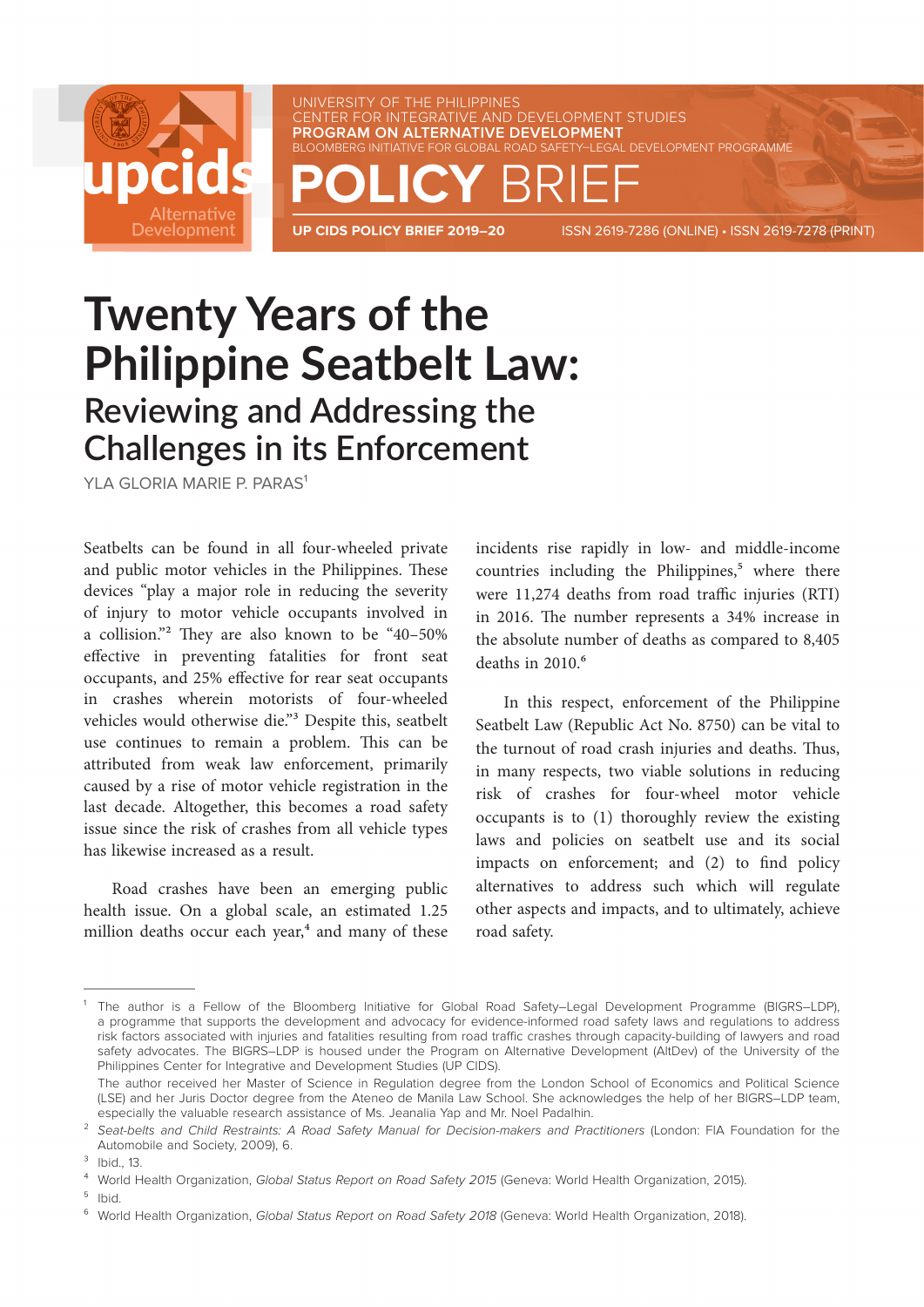Despite the enactment of the Seatbelt Law twenty years ago, legislation alone cannot fix the problem of safety. There are corollary social and economic costs if law enforcement remains problematic. Thus, looking into the public's view and uncommon knowledge on seatbelt use will make the law's enforcement more effective; in other words, to reduce the death and injury toll from road crashes in the Philippines.<sup>7</sup>

## **Existing regulatory framework for seatbelt use**

Evidence has shown that seatbelts help reduce injuries in road crashes. It has proven to be an effective secondary safety measure, eventually being used as a basis for an existing framework on road traffic. International conventions have supplemented this statement. Article 7 of the 1968 Vienna Convention of Road Traffic (amended in 1993) states that "[t]he wearing of safety belts is compulsory for drivers and passengers of motor vehicles, occupying seats equipped with such belts, save where exceptions [which] are granted by domestic legislation."<sup>8</sup>

This became the basis for the standardization of seatbelt installation in motor vehicles and the use of child restraints despite the agreement undergoing major revisions. Thirty-one years after the 1968 Vienna Convention, Republic Act No. 8750 (or the Seatbelt Law) was passed and became the first law in the Philippines legislated with respect to a safety device in motor vehicles. After its enactment, all motor vehicles in the country are mandated to have seatbelts, and all drivers and passengers are required to wear seatbelts.

According to the Seatbelt Law, seatbelt use applies to both front and rear occupants of private

vehicles while inside the vehicle of a running engine on any road or thoroughfare.<sup>9</sup> The intent of this law (found in Section 2) is to primarily "secure and safeguard its citizenry, particularly the passengers and drivers of private and public motor vehicles, from the ruinous and extremely injurious effects of vehicular [crashes]".<sup>10</sup> Moreover, motor vehicles that run in the country, particularly those imported from foreign manufacturers, comply with international standards which mandate the installation of seatbelt devices in vehicles before their sale or distribution. The current law also provides penalties for those who do not comply.

However, in the past twenty years since its enactment, there still exists uncommon knowledge on the part of end-users that seatbelts must be used in both front and rear seats. Hence, the more common practice is the use of these only by the driver and oftentimes the front passenger. Moreover, in terms of legislation, only one bill has been filed in Congress in 2008 that sought to amend the Seatbelt Law, but it was only with respect to Sections 3 (Definitions) and 5 (Prohibition of Children Sitting in Front). The recent passage of Republic Act No. 11229 or the Child Safety in Motor Vehicles Act superseded Section 5.<sup>11</sup> Though these legal mechanisms are in place, the Seatbelt Law constantly remains to be the most violated road traffic law in the country.12 In addition, the Department of Health has recorded a continuous decline in seatbelt use from 2010 to 2016 which is based on its record of injuries from several hospitals.<sup>13</sup>

Based on these records, the turnout may be a combination of wide knowledge gaps on the seatbelt law, and the limitations on monitoring and enforcement. Because of this, there can be major spill-over socio-economic effects which cause more

⁷ Alaa K. Abbas, Ashraf F. Hefny, and Fikri M. Abu-Zidan, "Seatbelts and Road Traffic Collision Injuries," *World Journal of Emergency Surgery* 6, no. 18 (2011): 1–6.

<sup>&</sup>lt;sup>8</sup> United Nations, "Vienna Convention on Road Traffic" (United Nations, 1968), [https://www.unece.org/fileadmin/DAM/trans/conventn/](https://www.unece.org/fileadmin/DAM/trans/conventn/crt1968e.pdf) [crt1968e.pdf,](https://www.unece.org/fileadmin/DAM/trans/conventn/crt1968e.pdf) 10.

<sup>&</sup>lt;sup>9</sup> Republic of the Philippines, Republic Act No. 8750 ("Seat Belts Use Act of 1999"), enacted August 5, 1999.

<sup>&</sup>lt;sup>10</sup> Ibid. The term "crash" is used to emphasize that road traffic injuries are not caused by an "accident," but by a "crash" which involve other variables in the road traffic system.

<sup>&</sup>lt;sup>11</sup> Republic of the Philippines, Republic Act No. 11229 ("Child Safety in Motor Vehicles Act of 2019"), enacted February 22, 2019.

<sup>&</sup>lt;sup>12</sup> Klaire Ting, "The 20-year-old Seat Belt Law Remains Ignored, Violated: LTO," Vera Files, August 5, 2019, [https://verafiles.org/](https://verafiles.org/articles/20-year-old-seat-belt-law-remains-ignored-violated-lto) [articles/20-year-old-seat-belt-law-remains-ignored-violated-lto](https://verafiles.org/articles/20-year-old-seat-belt-law-remains-ignored-violated-lto).

 $13$  Ibid.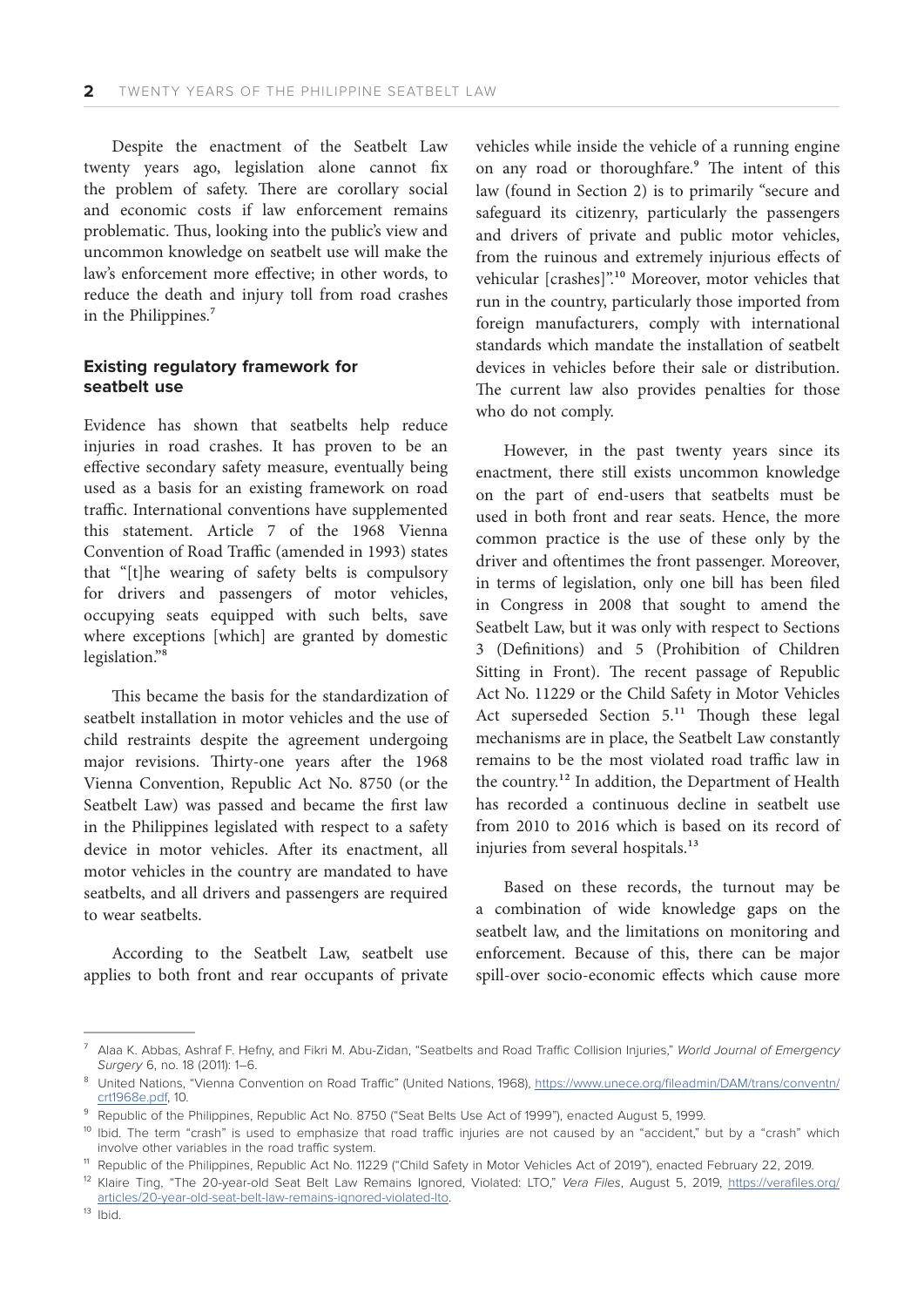harm than good. A prime example of this is the lack of an understanding of safety of passengers who rely solely on the driver for their safety, believing that the latter has the responsibility to protect the former in preventing a crash. This makes the seatbelt, more of a liability and an extra cost to vehicle passengers, rather than an effective safety measure.

## **Understanding enforcement**

Enforcement is the key to influence road user behavior. This is primarily a means to strengthen the standards of safety in place (through apprehension) and to widely disseminate them.<sup>14</sup> In the practice of enforcement, safety standards "will be more effective if people are better informed about the standard and if enforcement is strong".<sup>15</sup> Thus there exist two spectrums of enforcement: (1) primary enforcement allows enforcers to stop and fine violators of seatbelt laws; and (2) secondary enforcement allows enforcers to stop and fine violators only when another traffic violation has occurred and non-use of seatbelt was merely incidental to it.<sup>16</sup> Most seatbelt laws only look at the primary enforcement mechanism and thus presuppose enforcement statistics which pertain to apprehensions due to mere violations of the law. Hence, enforcing a law such as the Seatbelt Law requires primary enforcement, but this may be insufficient to address the problem of non-use of seatbelts since apprehensions are not enough to deter non-compliance.

In this regard, there is a limited scope on this enforcement mechanism. This is because primary enforcement may be restricted to plain view of non-compliance, which has become an identified weakness of seatbelt laws. Another aspect that

can be gleaned from this assumption of primary enforcement is that enforcers may choose who to apprehend, depending on the type of vehicles showing social status. Another particularity of primary enforcement is that which pertains to apprehension only of non-compliance towards using seatbelts in the front seats of a vehicle, which are easily seen, as compared to rear passengers' noncompliance.

Primary enforcement may also have unintended benefits, such as incidental apprehensions for illegal possession of firearms, drugs, and other traffic or license violations.<sup>17</sup> This latter unintended benefit becomes a bonus—an incentive to enforce seatbelt laws properly. In one research conducted on driver behavior,<sup>18</sup> the compensating-behavior model can explain certain driver behaviors in jurisdictions where regulatory mechanisms are weak, also affecting the safety of passengers. According to this model, certain behaviors can cause other intended behavior changes; for instance, when drivers wear their seatbelt, they feel more secure, and would otherwise drive less carefully, leading to more road crashes.19

Therefore, as this kind of driving becomes customary, decreasing driver and passenger fatality, other individuals who are non-passengers or non-occupants become victims to a crash due to speeding and reckless driving.<sup>20</sup> In this sense, risk compensation becomes obvious, or in other words, "under certain conditions, individuals compensate for reduced risk by acting more recklessly."<sup>21</sup> This more or less reduces the real benefits of seatbelt use<sup>22</sup> as the result of reckless behavior offsets the welfare value of wearing a seatbelt.

<sup>19</sup> Cohen and Einav, "The Effects of Mandatory Seat Belt Laws on Driving Behavior."

<sup>&</sup>lt;sup>14</sup> Stef P[ro](http://www.belspo.be/belspo/organisation/Publ/pub_ostc/CPtrans/rappCP38_en.pdf 15Ibid. )ost and Gerrit De Geest, *Economic Analysis of Traffic Safety: Theory and Applications*. (Brussels: Belgian Science Policy, 2006).

 $15$  Ibid., 15.

<sup>&</sup>lt;sup>16</sup> Alma Cohen and Liran Einav, "The Effects of Mandatory Seat Belt Laws on Driving Behavior and Traffic Fatalities," The Review of *Economics and Statistics* 85, no. 4. (November 2003): 828–43.

<sup>&</sup>lt;sup>17</sup> Tho Bella Dinh-Zarr, et al., "Reviews of Evidence Regarding Interventions to Increase the Use of Safety Belts," American Journal of *Preventive Medicine* 21, no. 4. (2001): 48–65.

<sup>&</sup>lt;sup>18</sup> Sam Peltzman, "The Effects of Automobile Safety Regulation," *Journal of Political Economy* 83 (1975), 667–725, cited in Cohen and Einav, "The Effects of Mandatory Seat Belt Laws on Driving Behavior."

<sup>&</sup>lt;sup>20</sup> Ibid.

<sup>&</sup>lt;sup>21</sup> S. Kulanthayan, et al., "Seat Belt Use Among Car Users in Malaysia," IATSS Research 28, no. 1 (2004), 19-25, 24.

<sup>&</sup>lt;sup>22</sup> Cohen and Einav, "The Effects of Mandatory Seat Belt Laws on Driving Behavior."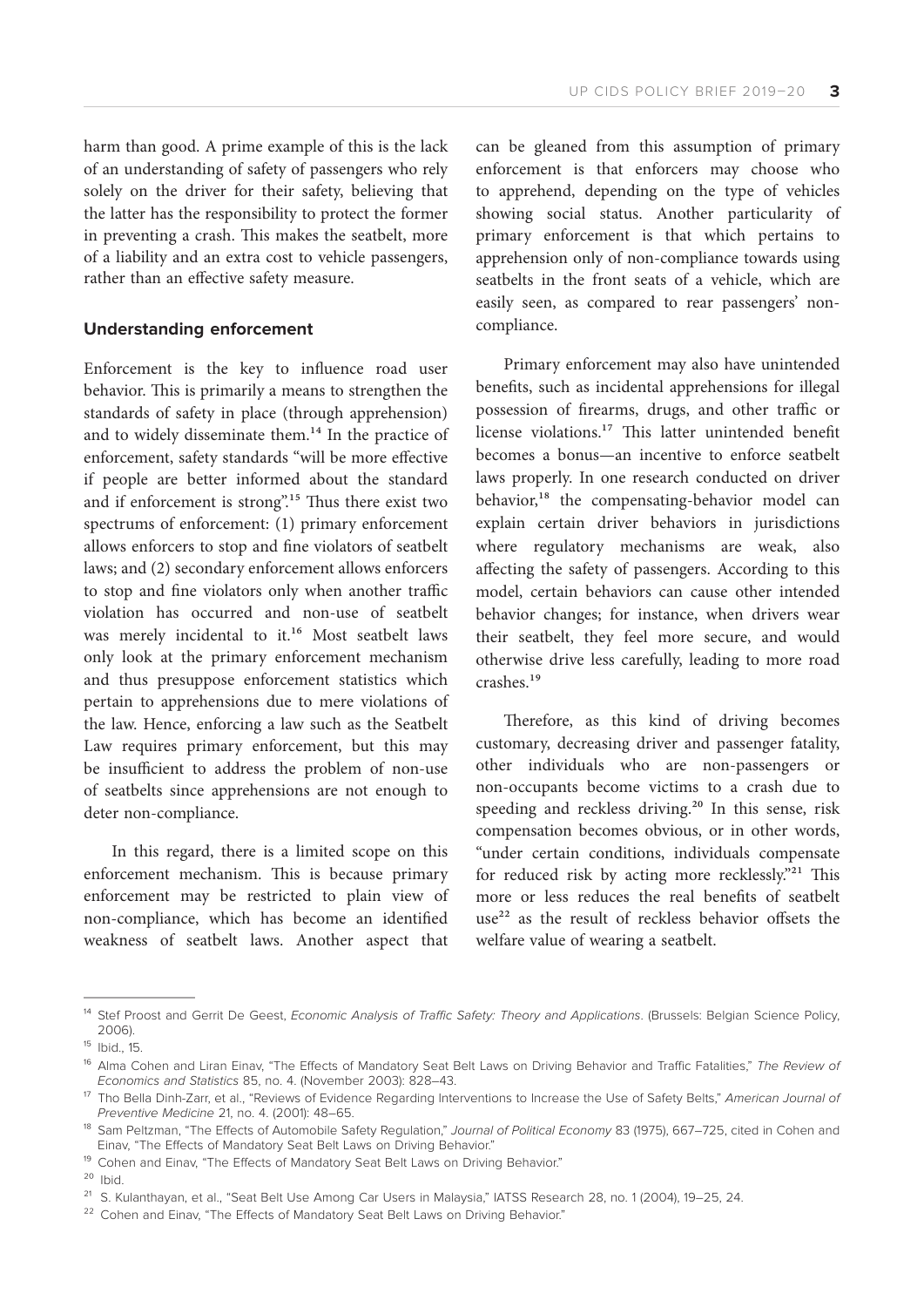### **Challenges affecting enforcement**

Laws are primarily created for citizens to follow and provide order to society. Positive or legitimized law, specifically, speaks of how individuals behave in response to legal rules and how they are shaped.<sup>23</sup> This is why for law enforcement "the [ ] task is to see how law might be used to achieve specific ends, such as deterring socially undesirable behavior."24 In this context, road safety laws provide an avenue for individual drivers and passengers to comply with seatbelt use. In effect, this compliance shall ensure their safety and reduce possible injuries during a car crash. Enforcement, on the other hand, is problematic because of the lack of resources, knowledge, and awareness of all stakeholders. In this respect, effectiveness of the law through usage is tested based on data on apprehensions obtained from seatbelt violations only. The seatbelt enforcement data in the Philippines is based on this premise. Two national agencies enforce the Seatbelt Law: The Land Transportation Office (LTO) and the Highway Patrol Group (HPG) of the Philippine National Police. In their reports of apprehensions of violations of the Seatbelt Law, the HPG recorded 1,528 violations for  $2017$ ;<sup>25</sup> while the LTO recorded 63,215 violations in its Semi-Annual Report in 2018.<sup>26</sup>

The enforcement of the law and this mindset can be viewed in the context of both law and economics. There are rational responses of individuals to changes in legal rules, in such a manner that certain goals may be attained in a cost-effective way. To know if a measure is cost-effective, it is important to know the cost of enforcement to the enforcer and how its upkeep is maintained. $27$  For instance, there is a tendency for enforcers to disregard compliance with the law because it might be less cost-efficient in their time, in the same manner that people do not comply with the law because they consider it a minutiae part of their own welfare. This is particularly true in the Philippine context.

For motorists, going through the hassle of using seatbelts adds another step in their everyday trips. There are also no improvements or innovations in enforcement which have been developed because law enforcers' only means to enforce is primarily reliant on direct sight of vehicles moving in thoroughfares, where only those in the front seats can be seen. Visibility issues including tinting and speed also make enforcement more difficult.

This holds true in many jurisdictions, $28$  where the problem has not been enforcement, but rather, people's perception in compliance with law. Perception of compliance in the usage of seatbelts was lower than actual compliance. The very purpose of the law was defeated not because of enforcement but mere perception. Moreover, seatbelt effectiveness also relies on the driver's behavior and educational attainment.29

Enforcers should take note that both drivers and passengers behave according to the norms that are presented to them. The burden for compliance then passes on to the enforcers. If the proper environment is set in compliance with the law, the law would be followed and enforcement would be stronger. Such environment lays down a platform that provides capacity to enforcers to properly enforce and sufficient nudging mechanisms for drivers and passengers to act upon.

# **Ways forward: Policy recommendations for improved enforcement**

As a means to improve the twenty year-old law, this study recommends that the review of the existing

<sup>&</sup>lt;sup>23</sup> Christine Jolls, et al., "A Behavioral Approach to Law and Economics." Stanford Law Review 50 (May 1998): 1471–550. <sup>24</sup> Ibid., 1474.

<sup>&</sup>lt;sup>25</sup> Oliver Tanseco, "Law Enforcement in Road Safety" (Presentation, BIGRS–LDP Road Safety Roundtable Discussion Series 1, University of the Philippines Center for Integrative and Development Studies, Diliman, Quezon City, July 24, 2018).

²⁶ Land Transportation Office. 2018. *Semi Annual Report 2018*. Quezon City: Land Transportation Office–Statistics Section.

<sup>&</sup>lt;sup>27</sup> Proost and De Geest, *Economic Analysis of Traffic Safety*.

<sup>&</sup>lt;sup>28</sup> Jeff Linkenbach and H. Wesley Perkins, "Most of Us Wear Seatbelts: The Process and Outcomes of a 3-Year Statewide Adult Seatbelt Campaign in Montana." (Presentation, The National Conference on the Social Norms Model, Boston, MA, July 17, 2003). [http://socialnormsresources.org/CaseStudies/montanaseatbelt.php.](http://socialnormsresources.org/CaseStudies/montanaseatbelt.php)

<sup>&</sup>lt;sup>29</sup> World Health Organization, Global Status Report on Road Safety 2015.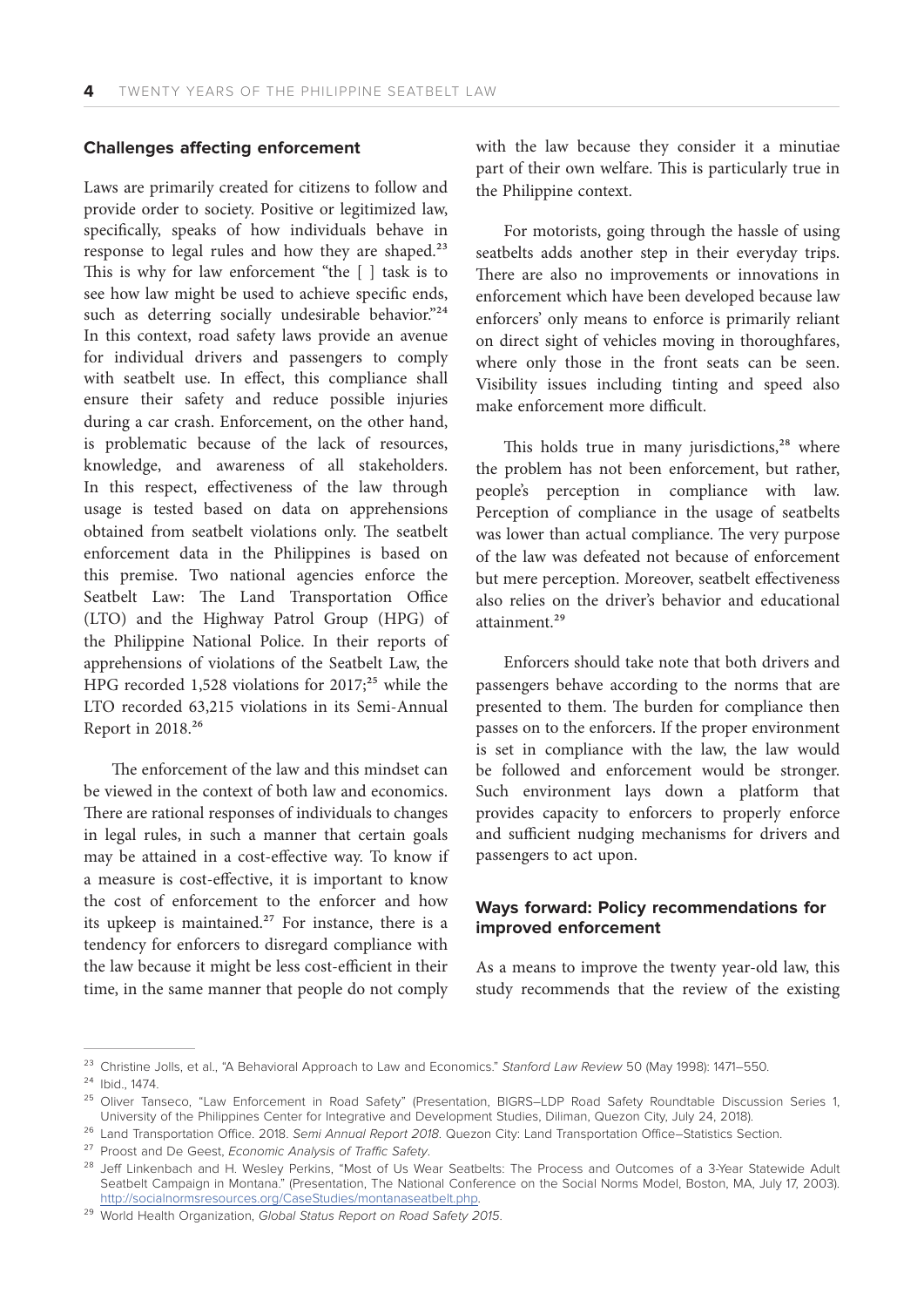law, which in itself is straightforward, should be complemented by a comprehensive set of campaigns for improved enforcement, publicity, and incentives<sup>30</sup> from the government and for the riding public in order to achieve high rates of seatbelt use in all fourwheeled motor vehicles in the Philippines.

At present, as an effect of weak enforcement mechanisms for the law, this compliance may also lead to compensating-behavior, which counteracts reduction of injuries by vehicle occupants. This result in the offset of injuries incurred by nonoccupants caused by reckless driving or violation of traffic rules. The socio-economic effects of this decision-making lead to the same findings of injury costs (e.g., damage to property, financial losses, medical costs, or loss of lives).

Nonetheless and complementarily, primary enforcement of the law can tailgate apprehension of other crimes being committed such as illegal possession of drugs, drink-driving, speeding, etc. which can concomitantly be provided in the reverse effect. This means that when, in similar fashion, a traffic violation such as speeding is enforced, nonusage of seatbelts may be discovered, thus resulting in secondary enforcement. Effectively, a simple apprehension incident of non-seatbelt use can deter other crimes and legal perturbations.

Moving forward, the review of the seatbelt law can include the creation and development of the proper infrastructure, and an improved policy environment for enforcement. This includes better oversight and monitoring of apprehensions, combined with a policy mechanism to train for behavioral change of end-users such as access to context-specific information dissemination and education. Altogether, this can bring about more positive socio-economic effects. This is the absolute greatest incentive to make a good decision to follow the law. Ultimately, by good choices by drivers, passengers, and enforcers, many aspects of road safety are preserved—saved lives, saved revenue, and saved societies.

## **References**

- Abbas, Alaa K., Ashraf F. Hefny, and Fikri M. Abu-Zidan. 2011. "Seatbelts and Road Traffic Collision Injuries." *World Journal of Emergency Surgery* 6, no. 18: 1–6. [https://doi.](https://doi.org/10.1186/1749-7922-6-18) [org/10.1186/1749-7922-6-18.](https://doi.org/10.1186/1749-7922-6-18)
- Cohen, Alma, and Liran Einav. 2003. "The Effects of Mandatory Seat Belt Laws on Driving Behavior and Traffic Fatalities." *Review of Economics and Statistics* 85, no. 4 (November): 828–43. [https://](https://doi.org/10.1162/003465303772815754) [doi.org/10.1162/003465303772815754](https://doi.org/10.1162/003465303772815754).
- Dinh-Zarr, Tho Bella, David A. Sleet, Ruth A. Shults, Stephanie Zaza, Randy W. Elder, James L. Nichols, Robert S. Thompson, Daniel M. Sosin, and the Task Force on Community Preventive Services. 2001. "Reviews of Evidence Regarding Interventions to Increase the Use of Safety Belts." *American Journal of Preventive Medicine* 21, no. 4 (November): 48–65. [https://doi.org/10.1016/](https://doi.org/10.1016/S0749-3797(01)00378-6) [S0749-3797\(01\)00378-6.](https://doi.org/10.1016/S0749-3797(01)00378-6)
- Jolls, Christine, Cass R. Sunstein, and Richard Thaler. 1998. "A Behavioral Approach to Law and Economics." *Stanford Law Review* 50, no. 5 (May): 1471–550. [https://doi.org/](https://doi.org/10.2307/1229304) [10.2307/1229304](https://doi.org/10.2307/1229304).
- Kulanthayan, S., T. H. Law, A. R. Raha, and Umar R. S. Radin. 2004. "Seat Belt Use Among Car Users in Malaysia." IATSS Research 28, no. 1: 19–25. [https://doi.org/10.1016/S0386-1112\(14\)60088-1](https://doi.org/10.1016/S0386-1112(14)60088-1).
- Land Transportation Ofiice. 2018. *Semi Annual Report 2018*. Quezon City: Land Transportation Office–Statistics Section.
- Linkenbach, Jeff, and H. Wesley Perkins. 2003. "Most of Us Wear Seatbelts: The Process and Outcomes of a 3-Year Statewide Adult Seatbelt Campaign in Montana." Presented at *The National Conference on the Social Norms Model, Boston, MA, July 17, 2003*. [http://socialnormsresources.](http://socialnormsresources.org/CaseStudies/montanaseatbelt.php) [org/CaseStudies/montanaseatbelt.php.](http://socialnormsresources.org/CaseStudies/montanaseatbelt.php)
- Proost, Stef, and Gerrit De Geest. 2006. *Economic Analysis of Traffic Safety: Theory and Applications*. Brussels: Belgian Science Policy.

³⁰ *Seat-belts and Child Restraints*, 19.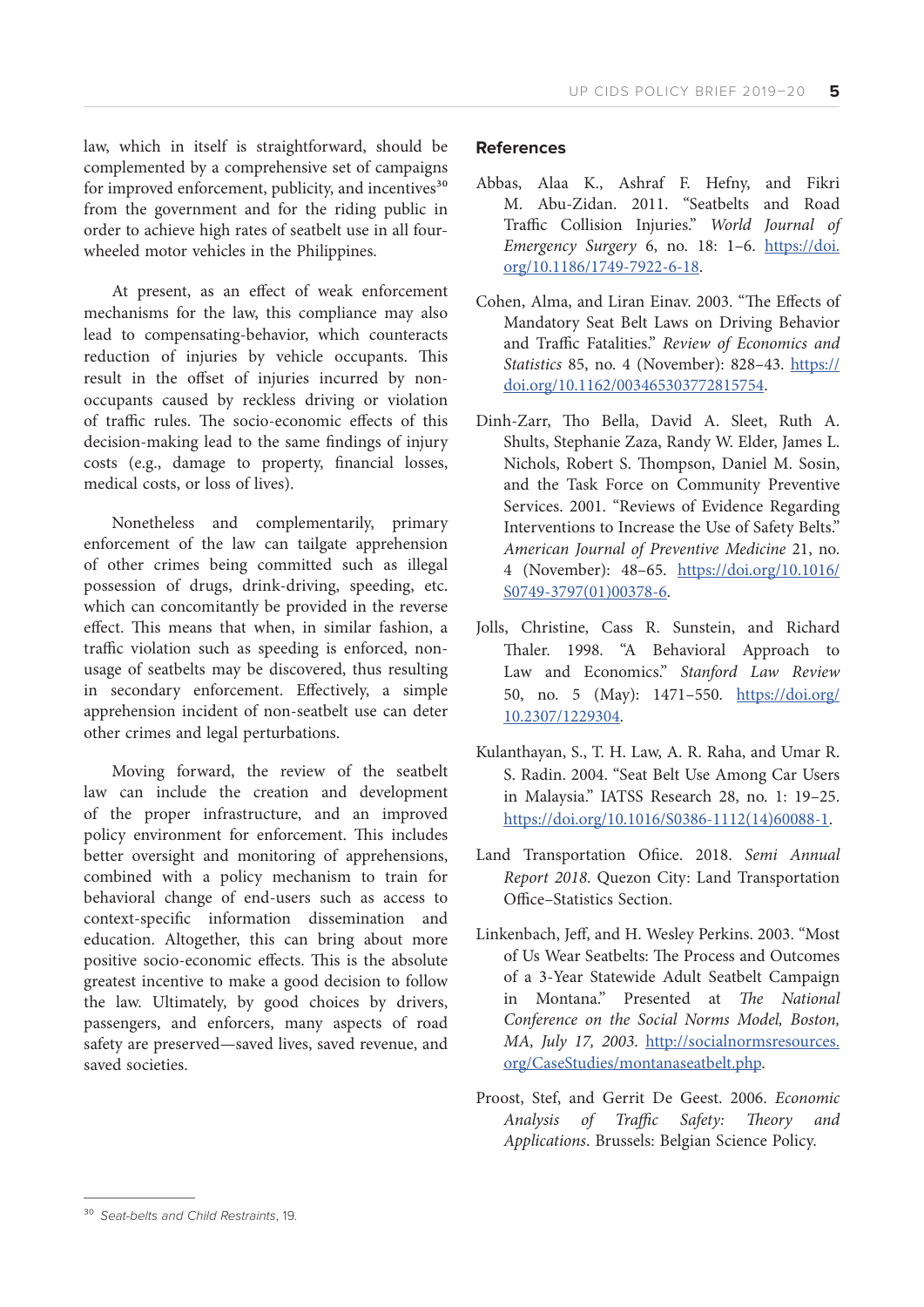- Republic of the Philippines. 1999. Republic Act No. 8750 ("Seat Belts Use Act of 1999"). Enacted August 5, 1999.
- ———. 2019. Republic Act No. 11229 ("Child Safety in Motor Vehicles Act of 2019"). Enacted February 22, 2019.
- *Seat-belts and Child Restraints: A Road Safety Manual for Decision-makers and Practitioners*. 2009. London: FIA Foundation for the Automobile and Society.
- Tanseco, Oliver. 2018. "Law Enforcement in Road Safety." Presented at the *BIGRS–LDP Road Safety Roundtable Discussion Series 1, University of the Philippines Center for Integrative and Development Studies, Diliman, Quezon City, July 24, 2018*.
- Ting, Klaire. 2019. "The 20-year-old Seat Belt Law Remains Ignored, Violated: LTO." *Vera Files*, August 5, 2019. [https://verafiles.org/articles/20](https://verafiles.org/articles/20-year-old-seat-belt-law-remains-ignored-violated-lto) [year-old-seat-belt-law-remains-ignored-violated](https://verafiles.org/articles/20-year-old-seat-belt-law-remains-ignored-violated-lto)[lto.](https://verafiles.org/articles/20-year-old-seat-belt-law-remains-ignored-violated-lto)
- United Nations. 1968. "Vienna Convention on Road Traffic." *United Nations.* [https://www.unece.org/](https://www.unece.org/fileadmin/DAM/trans/conventn/crt1968e.pdf) [fileadmin/DAM/trans/conventn/crt1968e.pdf.](https://www.unece.org/fileadmin/DAM/trans/conventn/crt1968e.pdf)
- World Health Organization. 2015. *Global Status Report on Road Safety 2015*. Geneva: World Health Organization.
- ———. 2018. *Global Status Report on Road Safety 2018*. Geneva: World Health Organization.

The **UP CIDS Policy Brief Series** features short reports, analyses, and commentaries on issues of national significance and aims to provide research-based inputs for public policy. The views and opinions expressed in this policy brief are those of the author/s and neither reflect nor represent those of the University of the Philippines or the UP Center for Integrative and Development Studies. UP CIDS policy briefs are not for quotation or reprinting without permission from the author/s and the Center.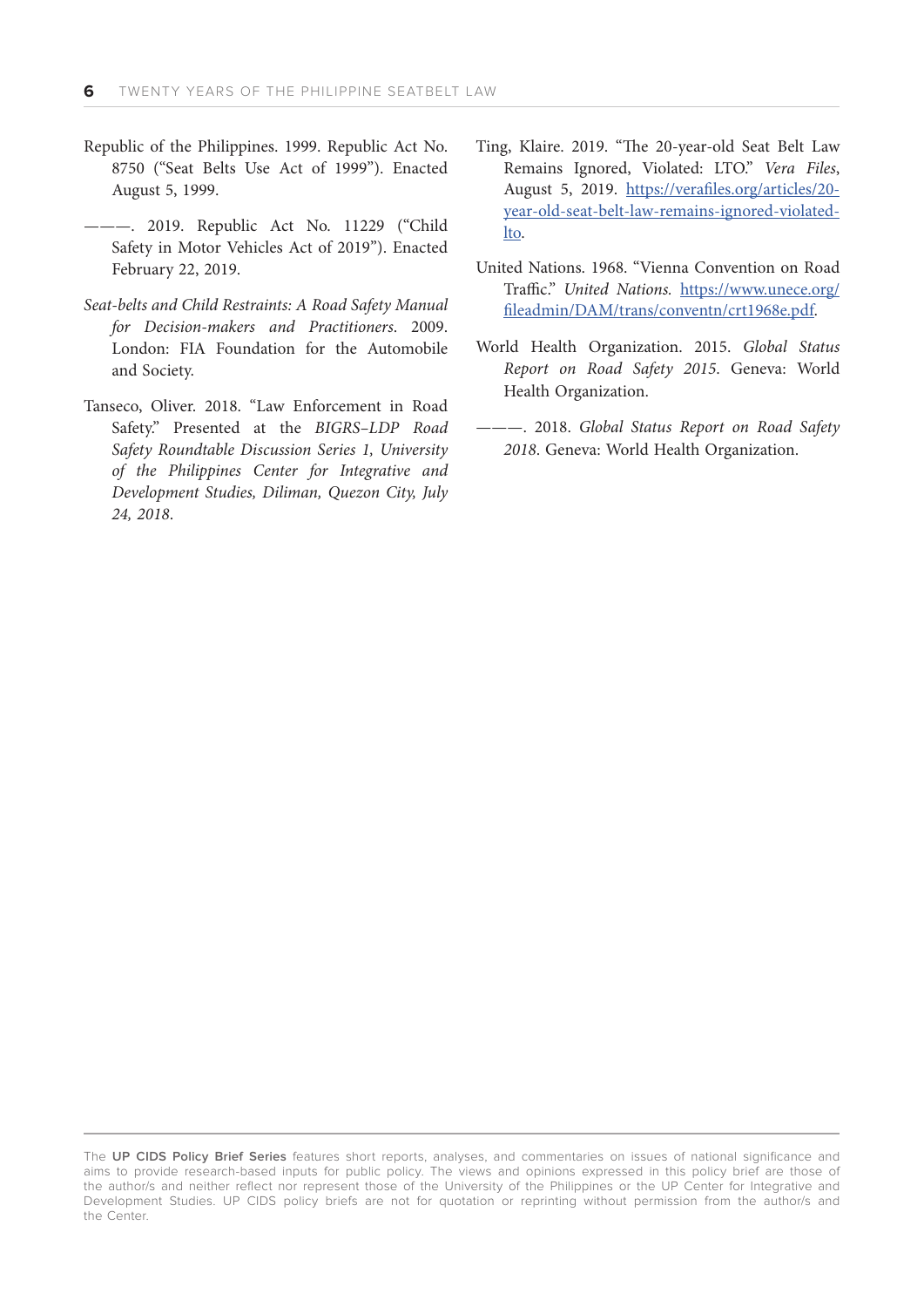# **EDITORIAL RESPONSIBILITIES**

The Editor-in-Chief and the Program Editors ensure that the policy briefs contain research findings on issues that are aligned with the core agenda of the programs under the University of the Philippines Center for Integrative and Development Studies (UP CIDS).

The responsibility of the Editor-in-Chief and the Program Editors is towards high standards of scholarship, the generation of new knowledge that can be utilized for the good of the public, and the dissemination of such information.

# **EDITORIAL BOARD**

**EDITOR-IN-CHIEF** Teresa S. Encarnacion Tadem

**PROGRAM EDITORS**

### **EDUCATION AND CAPACITY BUILDING CLUSTER**

**EDUCATION RESEARCH PROGRAM** Dina S. Ocampo

**PROGRAM ON HIGHER EDUCATION RESEARCH AND POLICY REFORM** Fernando DLC. Paragas

**ASSESSMENT, CURRICULUM, AND TECHNOLOGY RESEARCH PROGRAM**

Marie Therese Angeline P. Bustos

**PROGRAM ON DATA SCIENCE FOR PUBLIC POLICY**

> Fidel R. Nemenzo Jalton G. Taguibao

## **DEVELOPMENT CLUSTER**

**PROGRAM ON ESCAPING THE MIDDLE-INCOME TRAP: CHAINS FOR CHANGE** Karl Robert L. Jandoc Annette O. Pelkmans-Balaoing

**POLITICAL ECONOMY PROGRAM** Antoinette R. Raquiza Maria Dulce F. Natividad

**PROGRAM ON ALTERNATIVE DEVELOPMENT**

> Eduardo C. Tadem Karl Arvin F. Hapal

**PROGRAM ON HEALTH SYSTEMS DEVELOPMENT** Antonio Miguel L. Dans Jose Rafael A. Marfori

## **SOCIAL, POLITICAL, AND CULTURAL STUDIES CLUSTER**

**PROGRAM ON SOCIAL AND POLITICAL CHANGE** Maria Ela L. Atienza Jorge V. Tigno

**ISLAMIC STUDIES PROGRAM** Macrina A. Morados

**STRATEGIC STUDIES PROGRAM** Herman Joseph S. Kraft Aries A. Arugay

**DECOLONIAL STUDIES PROGRAM** Marie Aubrey J. Villaceran Frances Antoinette C. Cruz

### **LOCAL-REGIONAL STUDIES NETWORK**

**CORDILLERA STUDIES CENTER, UP BAGUIO** Leah Enkiwe-Abayao

**CENTRAL VISAYAS STUDIES CENTER, UP CEBU** Belinda F. Espiritu

**EDITORIAL ASSOCIATES** Clarisse C. Culla • Ace Vincent P. Molo **LAYOUT ARTIST** Zylyka Gendraule • **PROOFREADER** Virna Liza O. Guaño

> The UP CIDS Policy Brief Series is published quarterly by the University of the Philippines Center for Integrative and Development Studies.

Editorial Office: Lower Ground Floor, Ang Bahay ng Alumni, Magsaysay Avenue, University of the Philippines, Diliman, Quezon City 1101 Telephone: 8981-8500 loc. 4266 to 68 / 8426-0955 Email: cids@up.edu.ph / cidspublications@up.edu.ph